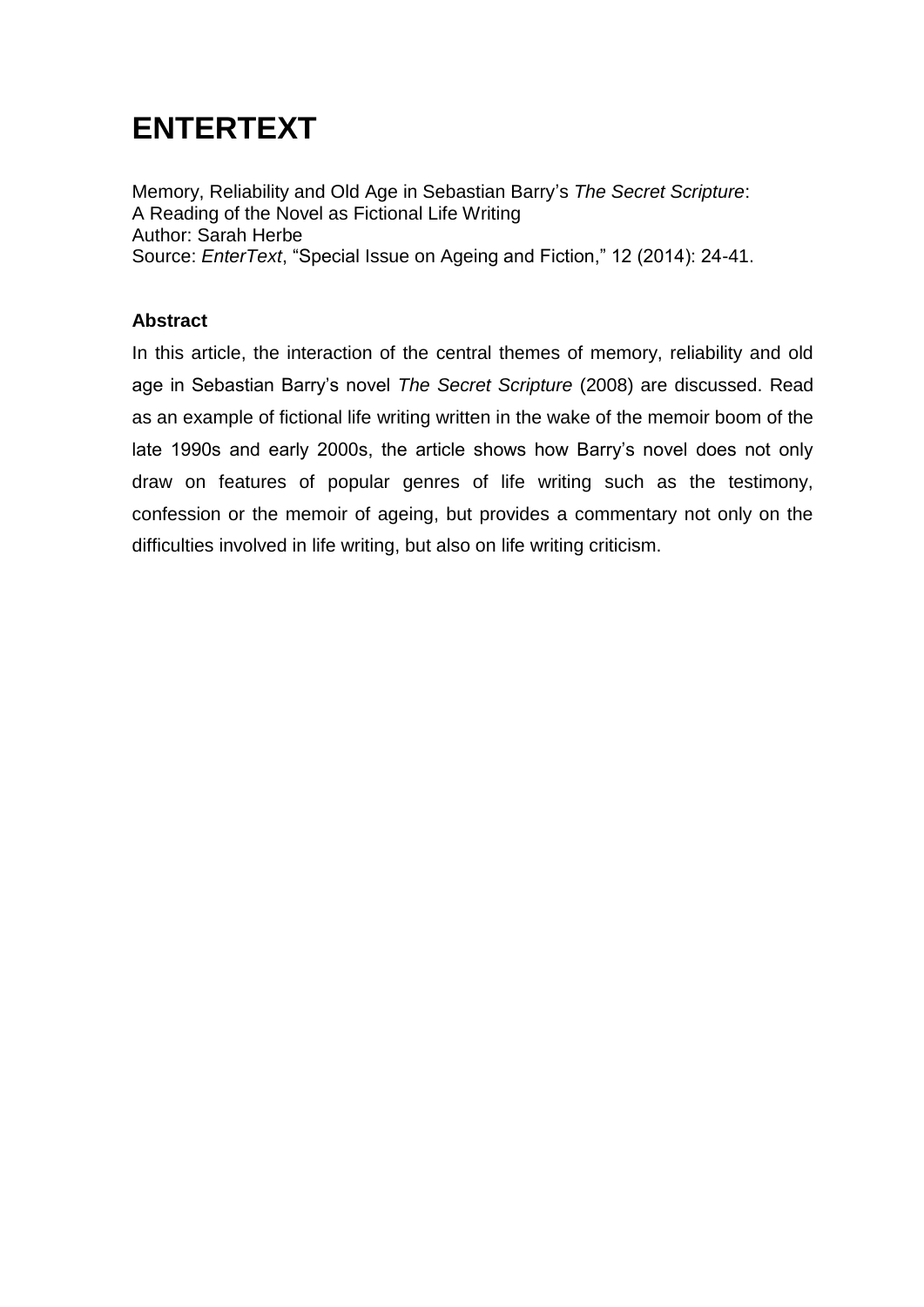# Memory, Reliability and Old Age in Sebastian Barry's *The Secret Scripture*: A Reading of the Novel as Fictional Life Writing

## Sarah Herbe

… I am an old, old woman now, I may be as much as a hundred, though I do not know, and no one knows. I am only a thing left over, a remnant woman, and I do not even look like a human being no more, but a scraggy stretch of skin and bone in a bleak skirt and blouse, and a canvas jacket ...<sup>1</sup>

This is how Roseanne McNulty starts what is called her "Testimony of Herself" in Sebastian Barry's novel *The Secret Scripture*, which was published in 2008, nominated for the Man Booker Prize and winner of the 2008 Costa Book of the Year Award. Roseanne has been a patient of Roscommon Regional Mental Hospital for over half a century and in the face of her death, she decides to write the story of her life. Simultaneously, her psychiatrist, Dr Grene, needs to assess his patients in order to find out who will have to move to the new mental hospital (the old one is about to be destroyed) and who will be 'released' into community life. Trying to discover the story behind the institutionalisation of Roseanne, who grew up as a Protestant girl in Ireland in the 1920s and 1930s and later became the wife of the Catholic Tom McNulty in Sligo, forms the core around which both Dr Grene's notes in his "Commonplace Book" and "Roseanne's Testimony of Herself" revolve. Barry's novel thus takes the form of two alternating strands of first-person narratives.

In this essay I shall read Barry's novel as a piece of fictional life writing, i. e., fiction that borrows elements of form and content from genres of life writing. Fictional life writing gained in popularity around the turn of the century in the wake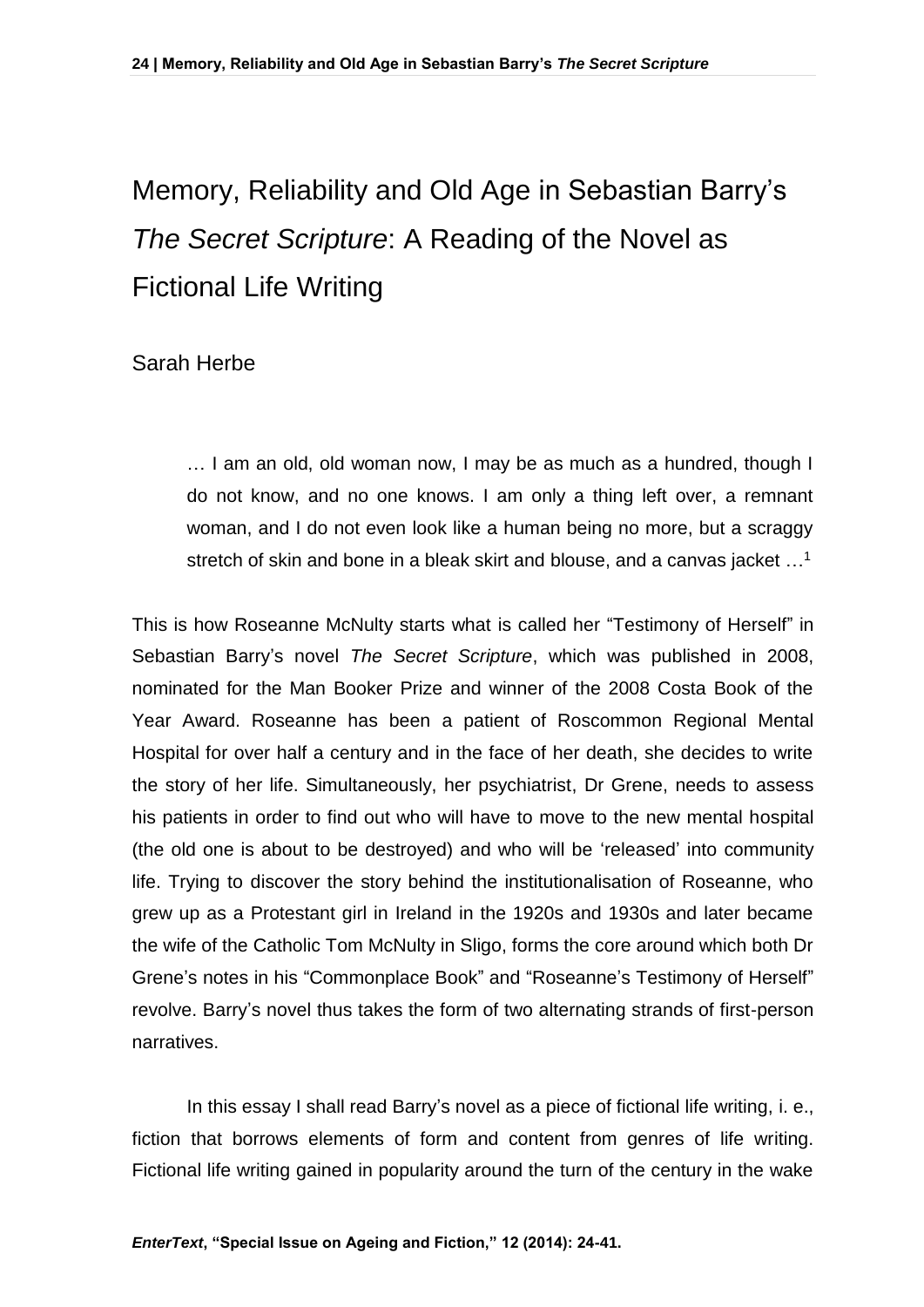of what Sidonie Smith and Julia Watson refer to as the "memoir boom" <sup>2</sup> of the 1990s and the early 2000s. This boom encompassed many different subgenres of life writing, a term which Smith and Watson use to refer to "writing that takes a life, one's own or another's, as subject" and which "can be biographical, novelistic, historical or explicitly self-referential and therefore autobiographical."<sup>3</sup> At the beginning of the new millennium Merle Tönnies argued that "the issue of life writing is [now] openly appropriated by the domain of fiction";<sup>4</sup> Margaret Atwood's *The Blind Assassin* (2000) or Ian McEwan's *Atonement* (2001) are well-known examples of this trend. I shall discuss the features *The Secret Scripture* borrows from different popular forms of life writing and show what narrative strategies are employed to deal with the central themes of Barry's novel: truth, reliability, memory and old age. My analysis will be complemented by references to findings by psychologists and cognitive scientists concerning the relations between autobiographical memory and old age. I shall argue that Barry's novel can be read not only as a by-product of the memoir boom, but as a commentary both on practices of life writing and life writing criticism.

The aged female narrator in Barry's novel starts to write her life story out of an urge to tell her version of her life before she dies. Though she does not want her writing to be found while she is still alive, something she shares with the narrator of Atwood's *The Blind Assassin*, she has the desire to leave it to posterity. This situation of telling one's life story in the face of imminent death is not only a narrative device introduced in order to reveal the protagonist-narrator's life through a series of analepses and to create tension by the fact that her time is running out, but draws on a real-life phenomenon: in an article on "Aging and Autobiographical Memory" (1999) John Rybash explains how "older adults tend to reminisce in order to prepare themselves for death" <sup>5</sup> and Kate C. McLean and Jennifer Pals Lilgendahl list "*death preparation*" <sup>6</sup> among the most important functions of reminiscence in a study on memory functions, age and well-being. This idea is taken over in Barry's novel: Roseanne McNulty makes this function of reminiscing explicit in her attempt to write her life, saying at the beginning of her account:

No one even knows I have a story. Next year, next week, tomorrow, I will no doubt be gone, and it will be a smallsize coffin they will need for me, and a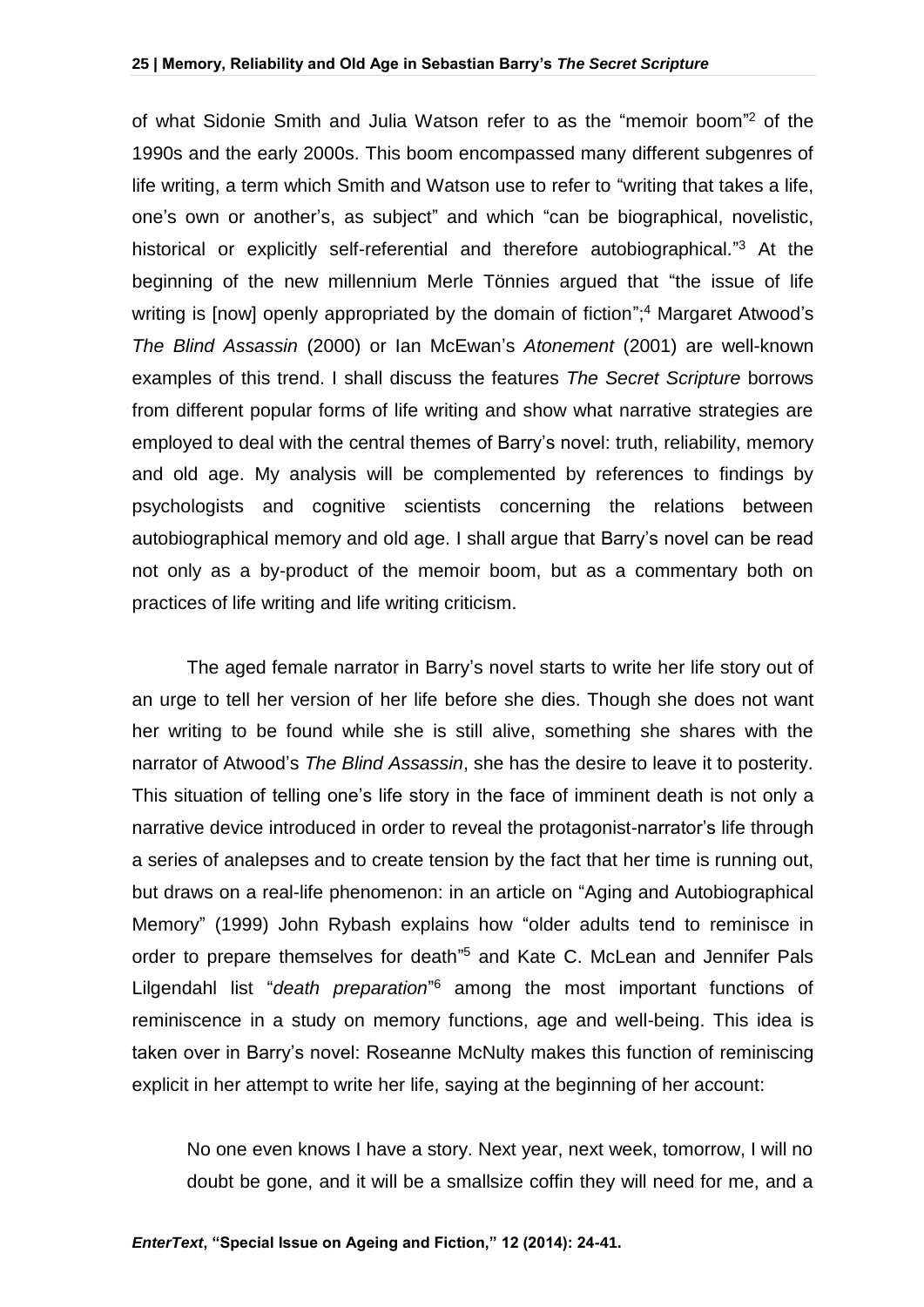narrow hole. There will never be a stone at my head, and no matter. … My hand is good and I have a beautiful biro given me by my friend the doctor … . For dearly I would love now to leave an account, some kind of brittle and honest-minded history of myself, and if God gives me the strength, I will tell this story, and imprison it under the floor-board, and then with joy enough I will go to my own rest under the Roscommon soil.<sup>7</sup>

Her account has the title "Roseanne's Testimony of Herself." Smith and Watson list the 'testimony' among those genres of life writing that "have recently gained prominence." <sup>8</sup> Their approach to autobiographical writing is based on Carolyn R. Miller's concept of "genre not as a fixed form but as a social action,"<sup>9</sup> a notion of genre which is particularly useful in the context of life writing since it takes into consideration the situations in which certain genres are conventionally employed and the motivations for their use.<sup>10</sup> The term "testimony" is apt for Roseanne's story in various ways. According to John Beverley, "[t]he situation of narration in *testimonio* has to involve an urgency to communicate, a problem of repression, poverty, subalternity, imprisonment, struggle for survival, and so on,"<sup>11</sup> which corresponds to Roseanne's situation of narration. Her urgency to communicate is caused by her old age and approaching death. It turns out in the course of her report that she was put into the mental hospital by her relatives after having been charged with nymphomania and her time in the mental hospital equals imprisonment as her personal freedom is restricted. Dr Grene admits as much when he explains that he needs to re-assess her due to an "outcry in the newspapers against – such people as were incarcerated … for social reasons, rather than medical."<sup>12</sup> Roseanne's story of childhood and youth is one of poverty and constant struggle, only relieved by a brief spell of happiness experienced with her husband. Further, 'testimony' is an apt label for Roseanne's narrative because "*testimonio*-like texts … represent … in particular those subjects – the child, the 'native,' the woman, the insane, the criminal, the proletarian – excluded from authorized representation when it was a question of speaking and writing for themselves."<sup>13</sup> Roseanne describes her own situation of speaking as follows:

Well, all speaking is difficult, whether peril attends it or not. Sometimes peril to the body, sometimes a more intimate, miniature, peril to the soul. When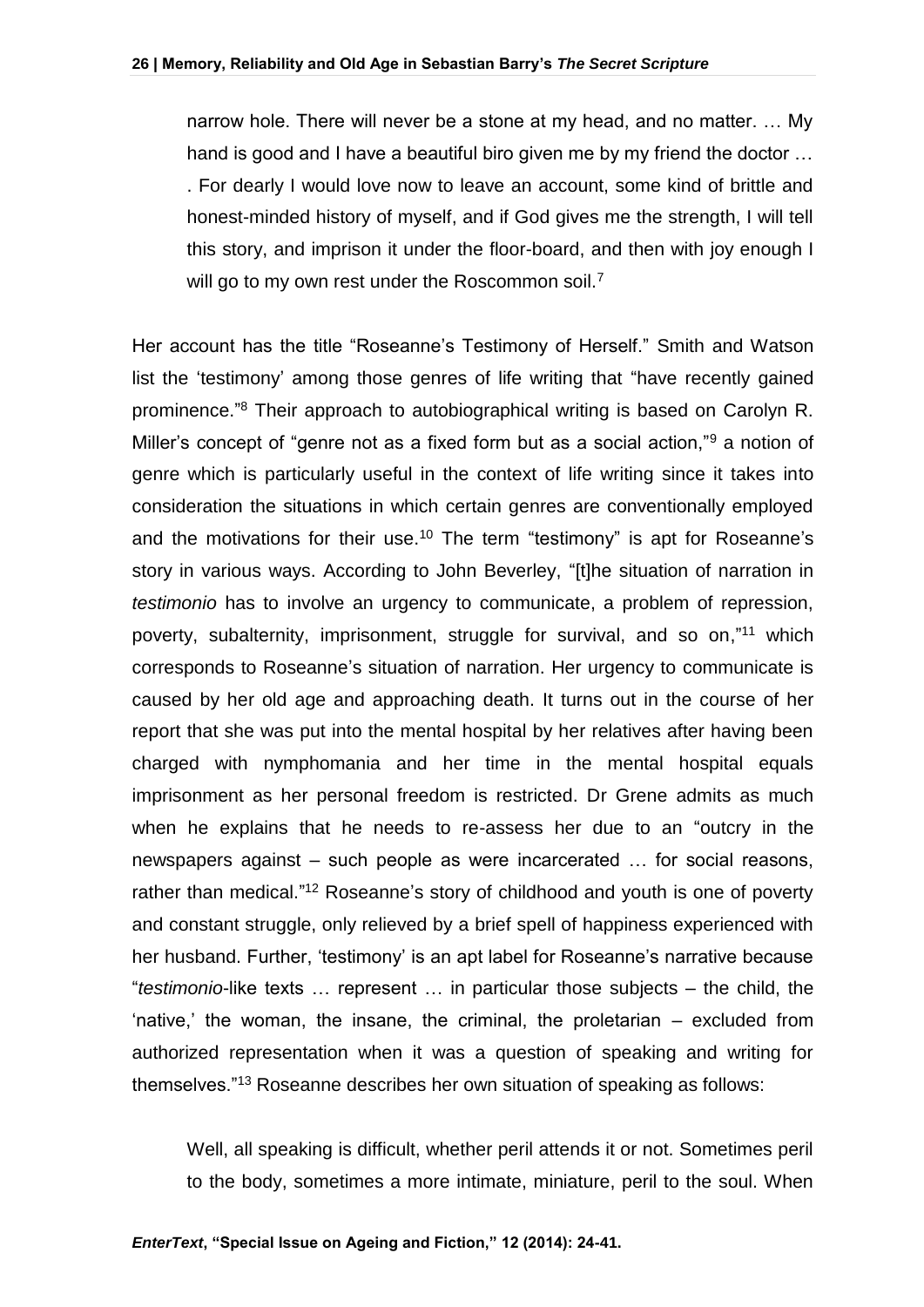to speak at all is a betrayal of something, perhaps a something not even identified, hiding inside the chambers of the body like a scared refugee in a site of war.<sup>14</sup>

A testimony is also associated with "bearing witness in a legal ... sense",<sup>15</sup> and this association is emphasised in *The Secret Scripture* by the repeated use of legal discourse to refer to Roseanne's situation. Roseanne does not want Dr Grene to "question" her,<sup>16</sup> she emphasises that "it is no crime to love your father",<sup>17</sup> she speaks of her family as her "persecutors"<sup>18</sup> and points out that "it is a very different matter to know your sentence, and then to hear it spoken by your judge."<sup>19</sup> In the latter example, she does not refer to a real judge, but to her former parents-in-law, who refuse to help her and from whose behaviour it becomes clear that Roseanne is excluded from community life.

Beverley further points out that "[t]he position of the reader of *testimonio* is akin to that of a jury member in the courtroom." <sup>20</sup> This impression is intensified in Barry's novel by the fact that Roseanne repeatedly addresses an unspecified audience directly in her testimony, so that the readers actually feel addressed and are put into the position of a jury that has to decide, on the basis of the pieces of evidence presented, what really happened in Roseanne's past. The idea of readers as jury members is maintained and amplified in the course of the novel: when they are presented with conflicting versions of Roseanne's past they will automatically try to find clues as to which version is the correct one. Also, on the level of the story, Dr Grene takes on the role of addressee and jury – though he is ignorant of Roseanne's testimony at first, he is a probable recipient of her writing after her death and it is, after all, his job to arrive at a *verdict* about Roseanne's mental condition.

One further central feature of testimonies – not only in the context of life writing – is, according to Bella Brodzki, that they are "speech acts with special claims to truth and authenticity<sup>"21</sup> and as Aleida Assmann, who highlights the role of witness of the narrator of a testimony, points out, "[i]t is … the first obligation of the court witness to provide factual information that will help discover the truth and distinguish between the guilty and the not guilty."<sup>22</sup> Roseanne tries to tell the truth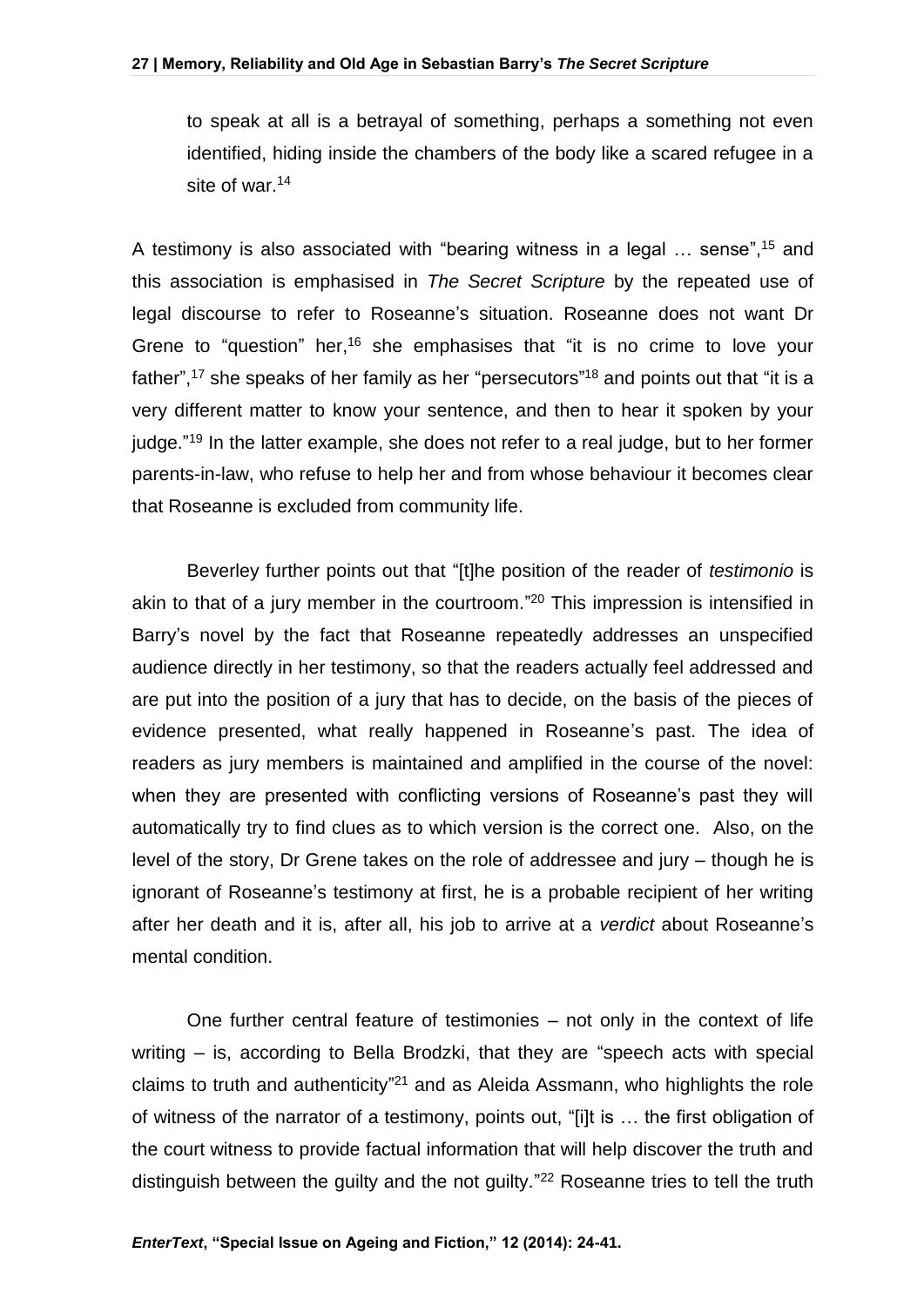about her admission to the mental hospital and the events that led up to it, reaching back to her childhood in her narrative. When she tries to remember the circumstances of her admission, she says, "Oh, I must remind myself to be clear, and be sure I know what I am saying to you. There must be accuracy and rightness now."<sup>23</sup> In her attempt to tell the truth, however, Roseanne emerges as an unreliable narrator. She frequently wonders about the correctness of her memories. She says, "I admit there are 'memories' in my head that are curious even to me. I would not like to have to say this to Dr Grene. … It makes me a little dizzy to contemplate the possibility that everything I remember may not be  $-$  may not be *real*, I suppose." <sup>24</sup> Earlier in her account, she admits that "[p]erhaps in later years I heard versions of that night that didn't fit my own memory of it."<sup>25</sup> Implicitly or explicitly drawing attention to faulty memory is commonly listed among features pointing to the unreliability of narrators in narratological discussions of the topic.<sup>26</sup> Also trying to point out the accuracy of her words by repeating her statements (she says e.g., "He was the superintendent there, as I said to you,  $\dots$ ")<sup>27</sup> provides another textual clue pointing to her unreliability.<sup>28</sup> In other places, Roseanne asserts that something is 'the truth' explicitly and with vehemence, and though this is once again reminiscent of the situation of someone swearing to tell the truth in a courtroom, it is also another typical feature of unreliable narrators that they wish to convince their audience of the truth in an exaggerated way, which, in Roseanne's case, rather conveys the impression that she needs to convince *herself* that something is actually true. The further the story proceeds, the less sure does Roseanne become about the 'truth' of what she is writing down.

The doubts about the accuracy of Roseanne's story are, for the reader, further nourished by the fact that Dr Grene discovers documents about her admission and her mental condition including information about her childhood and family that conflicts essentially with her own version of events. While Roseanne tells us that her father first used to be a gravedigger and then a rat-catcher, Dr Grene finds conflicting information in which her father is presented as a policeman who was killed by rebels. Dr Grene, too, adopts the discourse of the courtroom when he ponders whether his patient tells the truth or not, as "the fact remains that the evidence is against her about her father's work." <sup>29</sup> He believes that Roseanne's deviating versions of her past might be due to various traumatic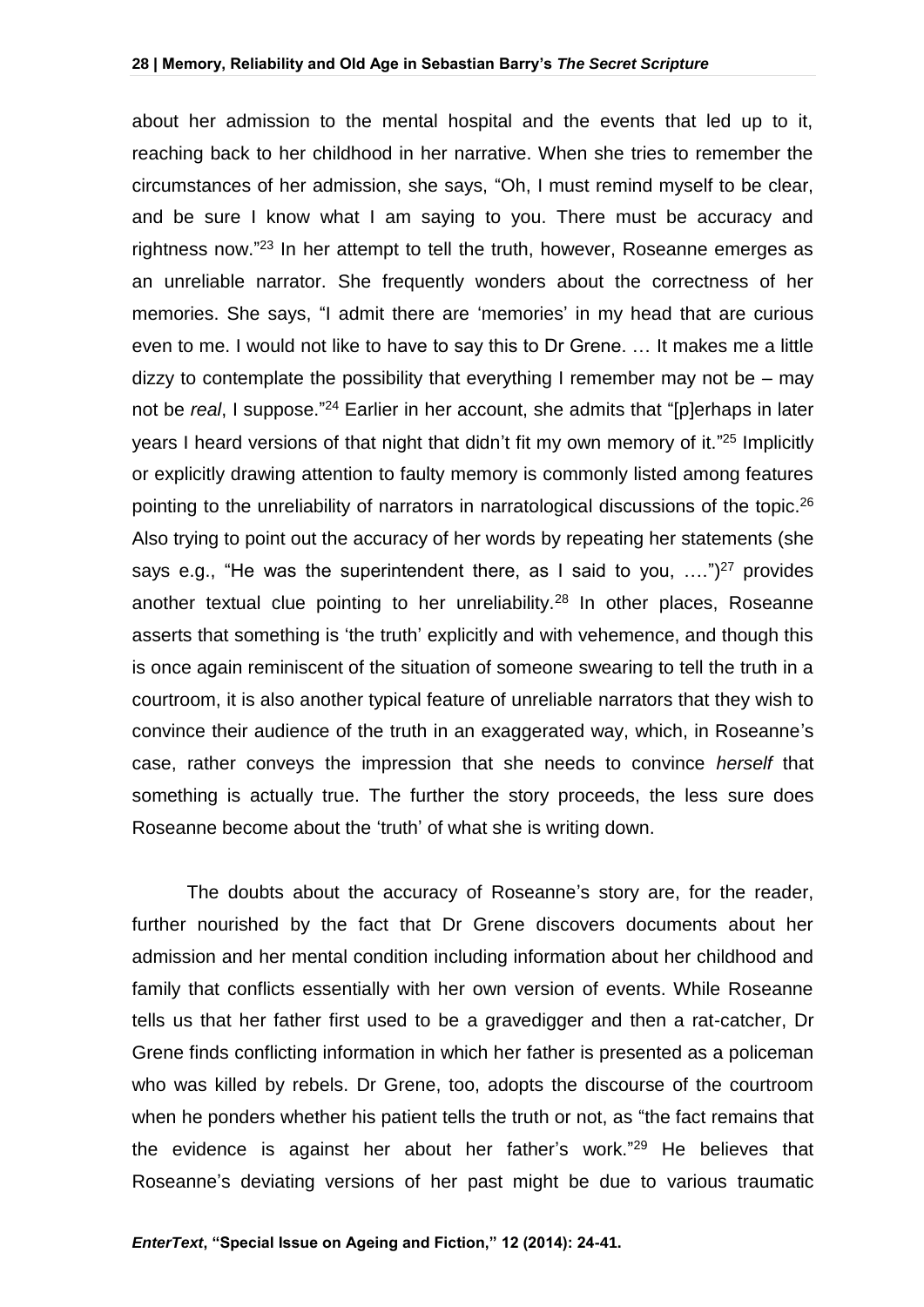experiences, such as witnessing her father's death, her mother's insanity, being abandoned by her husband after a charge of nymphomania was brought against her, giving birth to a child alone on the seashore before being sent to the mental hospital without knowing anything about the child's whereabouts, and then being sexually abused by an orderly in the mental hospital. Roseanne says about her admission to the mental hospital, "I remember terrible dark things, and loss, and noise, but it is like one of those terrible dark pictures that hang in churches, God knows why, because you cannot see a thing in them," an account which Dr Grene calls "a beautiful description of traumatic memory." <sup>30</sup> However, Dr Grene does not elaborate his notion of what constitutes a traumatic memory, even though this is a contested area among psychologists and psychiatrists. There is no agreement as to whether traumatic events enhance memory or lead to its repression or distortion.<sup>31</sup> The idea of traumatic memory implied in Dr Grene's remark  $-$  and expressed in Barry's novel as such – has its basis in theories claiming that certain traumatic events have the ability to impair memory. According to such theories,

[m]emories of trauma, or at least certain forms of trauma [such as betrayal], are encoded by processes, such as repression and dissociation, that make them difficult to retrieve as coherent, verbal narratives. The result is that traumatic memories are primarily available as isolated, non-verbal, sensory, motor, and emotional fragments.<sup>32</sup>

The traumatic event of having been betrayed by e.g. her husband and her family would thus explain Roseanne's inability to remember certain events of her past correctly.

Since no one in the mental hospital seems to be familiar with Roseanne's story, it stands to reason that she has not had a chance to deal with her traumatic experiences in the course of her long institutionalisation. According to Leigh Gilmore "there is clinical and theoretical agreement that those who can tell their stories benefit from the therapeutic balm of words" and that "[t]rauma needs a witness who will return the story without violence to the speaker through careful listening,"<sup>33</sup> something Roseanne was obviously denied up to the point of reassessment, when Dr Grene tries to find out about her past suffering by "a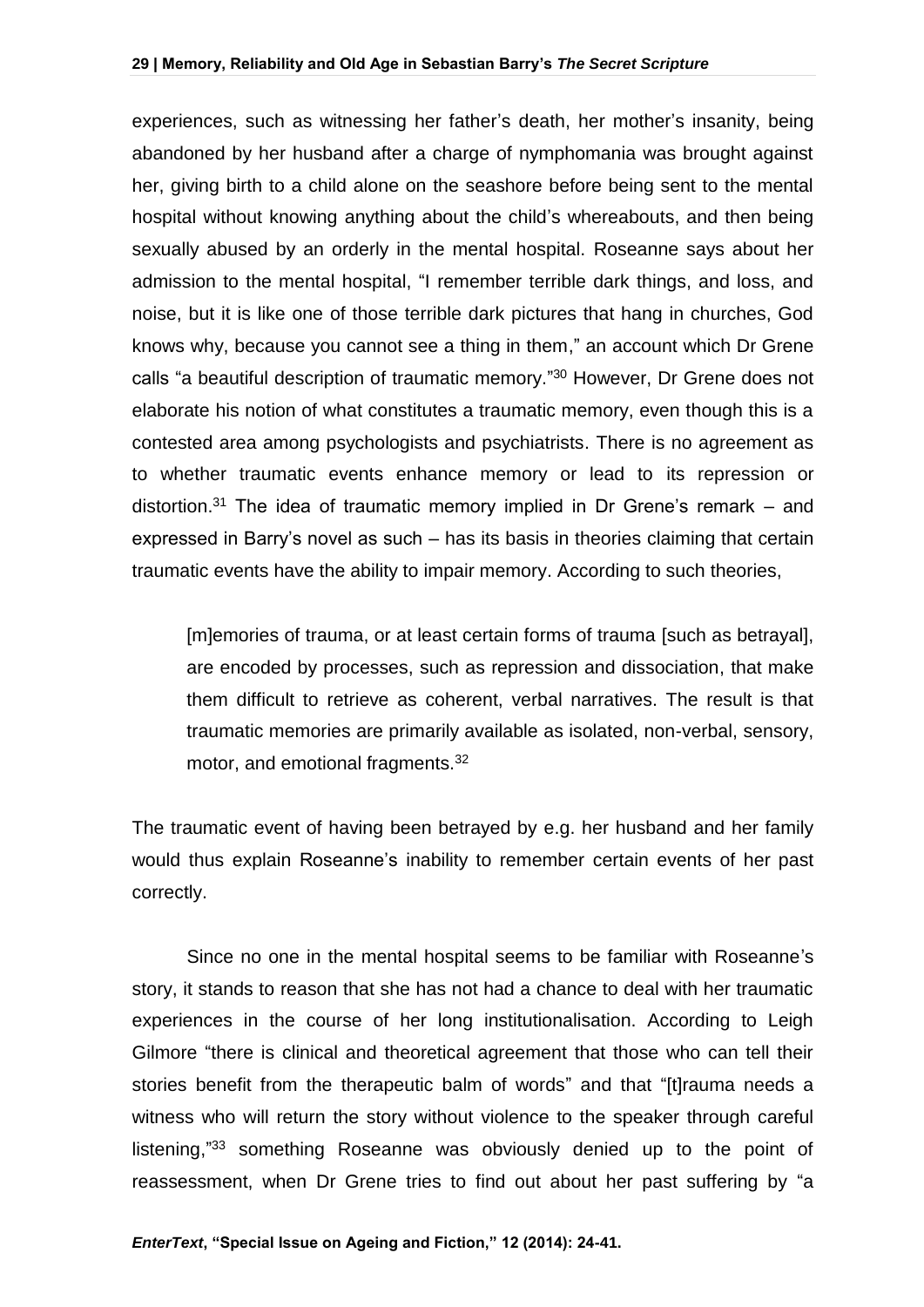series of cautious questions."<sup>34</sup> Roseanne's testimony, in which she finally tries to put into words the experiences of her distant past, can thus also be seen to borrow elements from trauma memoirs, one of the genres of life writing Gilmore sees as central representatives of the memoir boom.<sup>35</sup> Though Roseanne evokes the events of her past consciously, the fact that she writes her entire story in the narrative form of flashbacks can, in the context of trauma narrative, be seen to mirror one symptom of PTSD on the level of discourse.<sup>36</sup>

However, Roseanne's ability to remember correctly is not only affected by traumatic events in her past, but also by her old age. Though she writes in the last third of the novel that "[t]hey say the old at least have their memories,"<sup>37</sup> it has at this point become clear that she is not exactly in control of her own memories. While in conversations with old people the impression is often created that they remember the remote past better than the immediate one, studies by cognitive scientists have shown "that episodic memory is more sensitive to the effects of age than semantic memory especially for the remote past<sup>" 38</sup> and gradually deteriorates with age. While semantic memory refers to "general information and general events,"<sup>39</sup> episodic memory means the recall of specific events in one's past. Considering that Roseanne tries to recall details of specific events of her adolescence and young adulthood, her age thus makes her a prime candidate for unreliable narration: she simply might be unable to tell a story dealing with such remote events correctly.

Readers of Barry's novel are constantly reminded of Roseanne's old age. She has problems not only with remembering her own present age but also how old she was when certain events took place, or she is not completely certain about other people's ages. A typical passage of her wondering about past events and her own age reads as follows:

I don't know if the Plaza existed just at that time, it must have done, because I had seen Tom McNulty playing, but if it did it would have been 1929 or after even, so I wasn't exactly a girl, but I am confused about this. It is hard to know a person's age in a bathing suit, in the riot of the sunlight,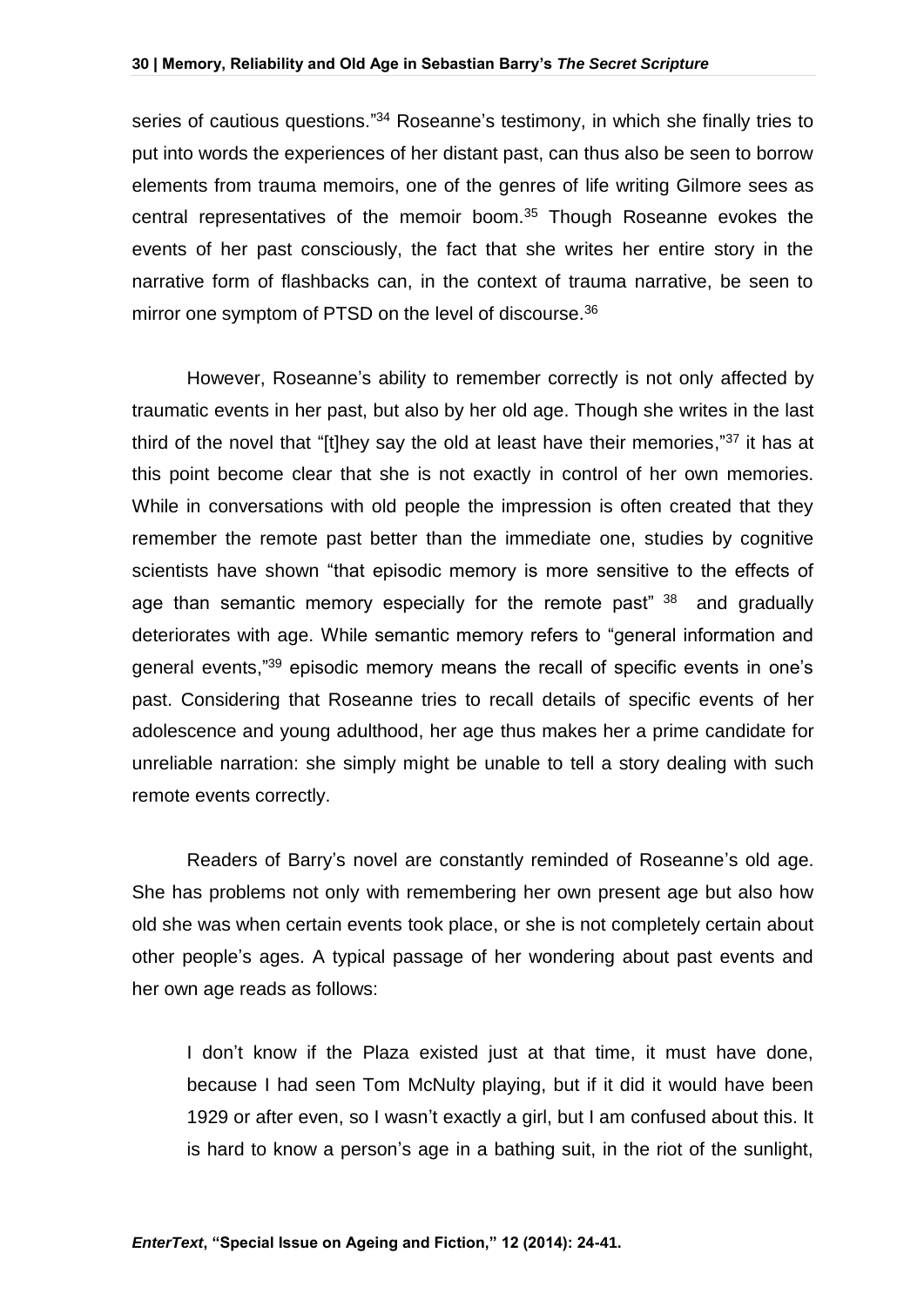and I can't see what age I was, I am peering back with my mind's eye, and all I see is fabulous glitter.<sup>40</sup>

The centrality of the theme of old age is further supported by Roseanne's repeated references to her aged body. Especially at the beginning of her account, she remarks on how it is still in comparatively good shape: "Luckily … I suffer not a jot of rheumatism or any particular infirmity associated with my age, at least in my legs. My hands, my hands alas are not what they were, but the legs hold good."41 Despite her remarkable fitness, Roseanne is presented as not really feeling at home in her aged body. She says of her hands that they "look like they have been buried a while and then dug up. They would give you a fright"<sup>42</sup> and she seems to experience her aged body as something that covers her only on the outside when she refers to it as "this wrinkled suit of skin,"<sup>43</sup> but is not something she identifies with fully. This attitude towards her aged body is emphasised by comparisons of her body, or parts of it, with material, inanimate matter or with animals, which places her body somehow out of the realm of the human. The tenor for this attitude is set at the very beginning of her account, when Roseanne states that she is "a thing left over" that does not even "look like a human being any more."<sup>44</sup>

Despite being by far the oldest patient of the mental hospital, she refers to other patients as "those … ancient women," <sup>45</sup> so she does not see herself as belonging among the same age group. She perceives the image of the 'old woman' as something other than herself in passages, something that can be put on and taken off at will, which becomes evident when she says: "I smiled at him my oldest old-woman smile, as if I did not quite understand." <sup>46</sup> Further, Roseanne admits that she has "not looked in a mirror for about fifteen years,"<sup>47</sup> so she cannot tell the addressee anything about the looks of her face.

However, her old, present self is never absent for long from the stories she tells about her younger self. There are frequent shifts in narrative perspective between privileging the narrating I and the experiencing I, so that the present time of narrating repeatedly interrupts her story, as in the following passage, when she talks about a terrible discovery she made in her teens: "Terror rose in me from the cold flags of the floor, terror so severe I must confess – and forgive such honesty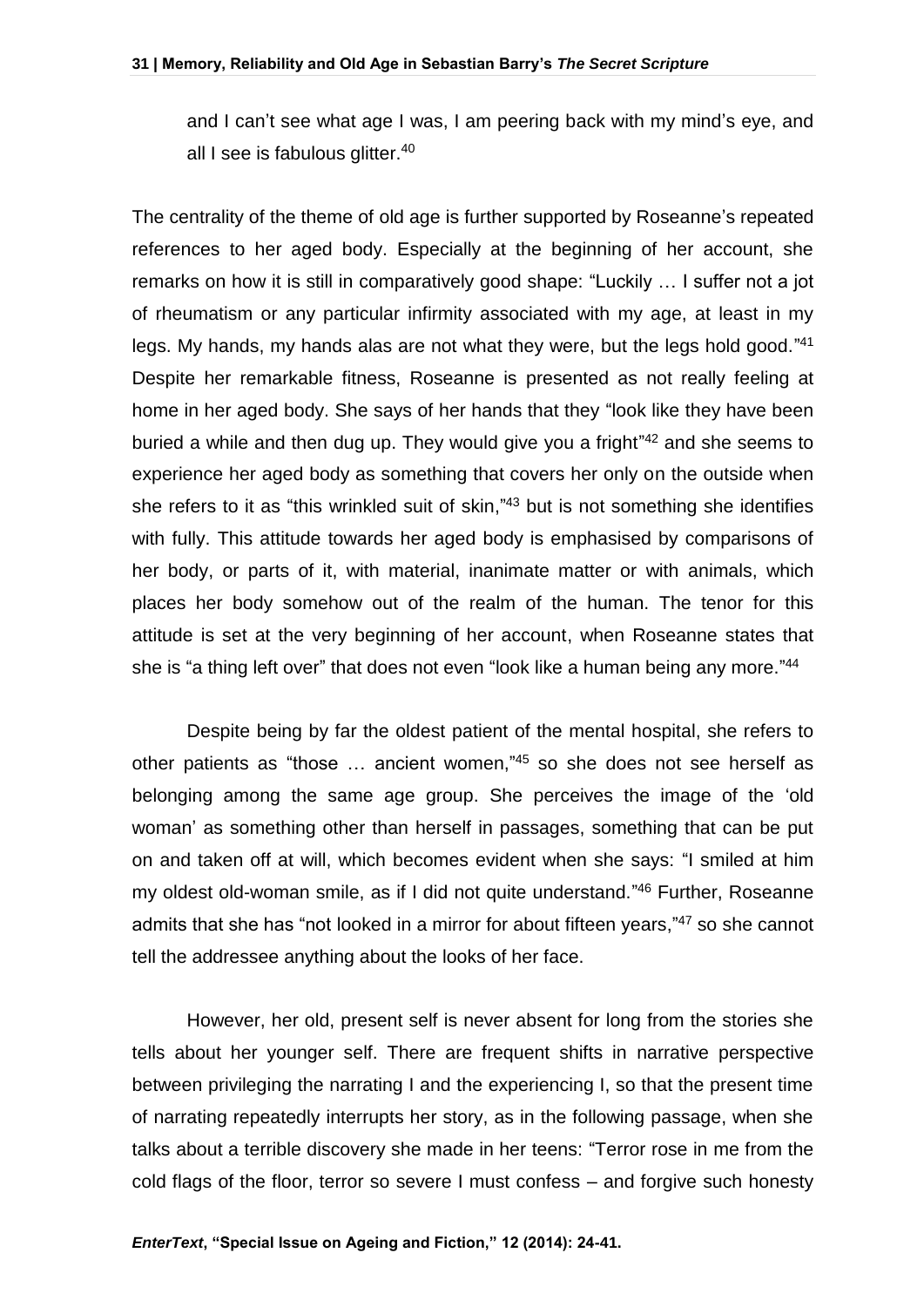#### **32 | Memory, Reliability and Old Age in Sebastian Barry's** *The Secret Scripture*

in an old woman remembering horrors – that I helplessly pissed my pants."<sup>48</sup> These shifts in perspective rather serve to consolidate Roseanne's present, old self in opposition to her younger self than to represent herself as a continuum. She refers to the latter as "a stranger that hides in me still"<sup>49</sup> and thus perceives herself a composite of her different selves; her present self, though she does not fully seem to identify with its physical shape, serving as a container for her former, younger selves. By telling her life in the face of her imminent death Roseanne finally makes an attempt to attain "personal continuity and coherence", <sup>50</sup> the promotion of which is another function of reminiscing listed by McLean and Lilgendahl. As Christian Roesler argues,

Identity is the construct which provides the person with a sense of continuity of being over time, which creates a sense of coherence so that the divergent experiences form an interconnected whole, and which gives meaning to one's experiences and to life as a whole. All these aspects of identity: continuity, coherence and meaning, are created by putting one's experiences in life into a life story, a narrative.<sup>51</sup>

Though the narrative of Roseanne's life contains many gaps and uncertainties, the final pages of her account create an impression of closure: she speculates about the nature of human suffering in general and ends on a not entirely negative note: "All that remains of me now is a rumour of beauty."<sup>52</sup> Since she is more relaxed after having completed her account (this becomes clear from Dr Grene's report), writing about her life has evidently improved her mental well-being.

The theme of how one perceives one's own ageing and age and how others perceive it is structurally emphasised by the double narrative perspective of the novel, the two alternating strands of records. Though Roseanne cannot tell the audience anything about the appearance of her aged face, she wonders what she must look like to Dr Grene: "A face so creased and old, so lost in age."<sup>53</sup> And indeed, by way of the psychiatrist's commonplace book, the readers get an outside view of Roseanne. Dr Grene describes her aged body in positive terms throughout. He repeatedly calls her "ancient", but adds that she has "one of the faces that is so thin she bears the look of youth yet, what she was".<sup>54</sup> In his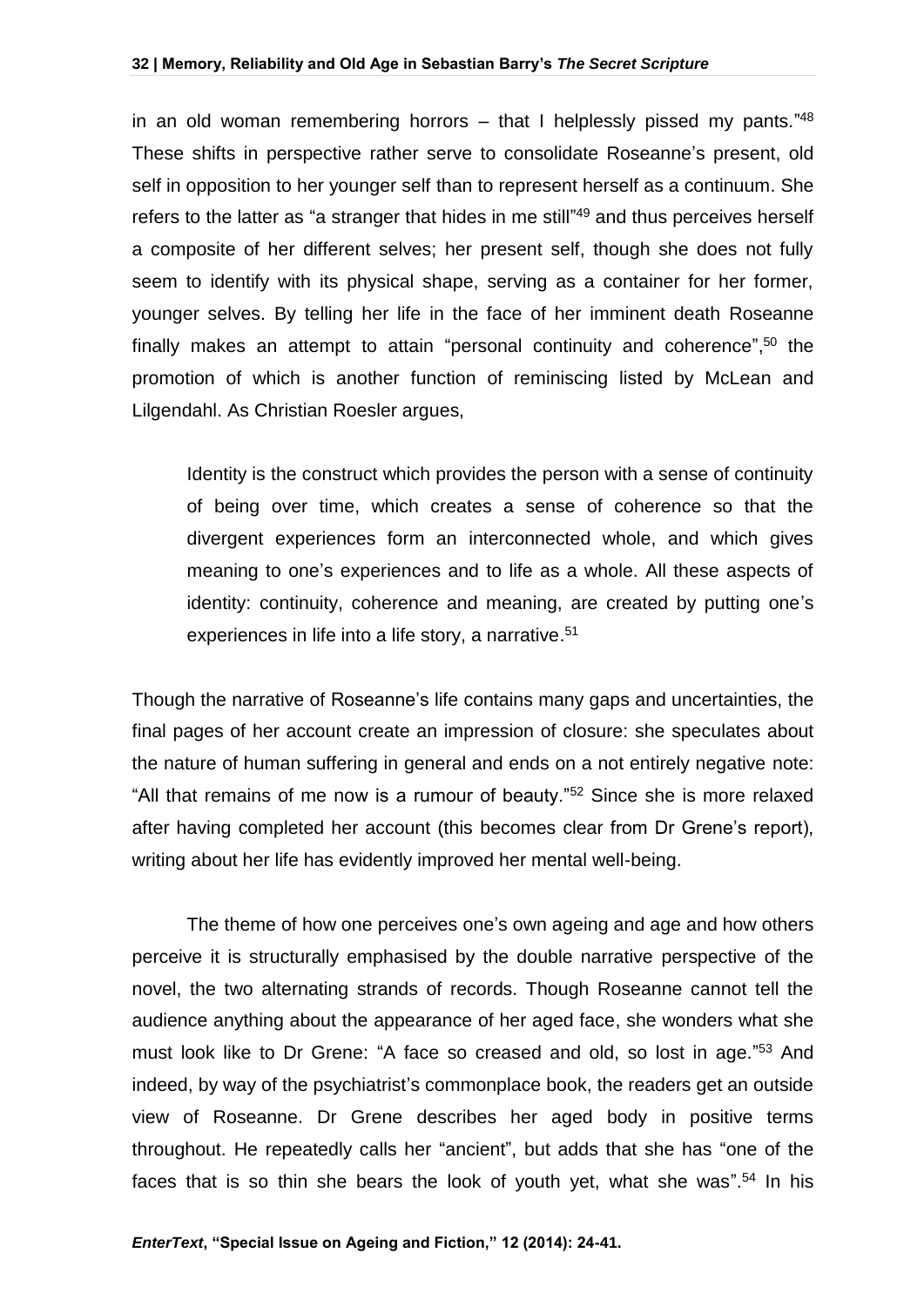#### **33 | Memory, Reliability and Old Age in Sebastian Barry's** *The Secret Scripture*

descriptions he stresses how beautiful she must have been in her youth so he, too, does not fully acknowledge her present self as it is, but always sees it in relation to her former looks. Roseanne reports at the beginning of her testimony that Dr Grene asked her, "'Don't you think it very remarkable to be so well at a hundred?" and adds that "He himself was growing old, but not as old as myself."<sup>55</sup> This remark foreshadows what will surface as an important issue in the course of the novel: Dr Grene's own ageing.

Dr Grene is in his mid-sixties, and during the time he is assessing Roseanne, his wife suddenly dies. From this point onwards, there is a shift in Dr Grene's records from wanting to find out 'the truth' about his patient to his own musings about age, ageing and coming to terms with his own past. Dr Grene's records, which started out as rather objective observations and reports of his investigations, turn into very personal, subjective diary entries, whose focus shifts from his patient to himself. While he points out that he could never understand his wife's worries about her wrinkles, he is surprised when he looks at himself in the mirror<sup>56</sup> for the first time after a long time and notices that his hair has turned grey:

Anyway for my sanity I am writing here. I am sixty-five years old. Past the Beatles song. By some accounts this is young. But when a man wakes on his fortieth birthday he may safely say he has not youth ahead of him. … When Bet died I looked in the mirror for the first time in many years ... I was amazed at what I saw. I did not know myself. My hair was thinning all about the crown, and was grey as a badger, whereas I had imagined myself to have retained my old colour. The lines in my face were like the folds in a bit of leather that has been outside in the rain for a long time. I was utterly dismayed, utterly shocked. I had not realised it while Bet lived, the simple fact. I was old. I didn't know what to do.<sup>57</sup>

The description of his aged body with the help of images of inanimate matter and similes containing comparisons with animals recalls Roseanne's descriptions of her own body. The two narrators cast themselves, on the one hand, as passive and, on the other, as not fully responsible for their actions in face of their age; thus, a not entirely positive image of the consequences of ageing is created by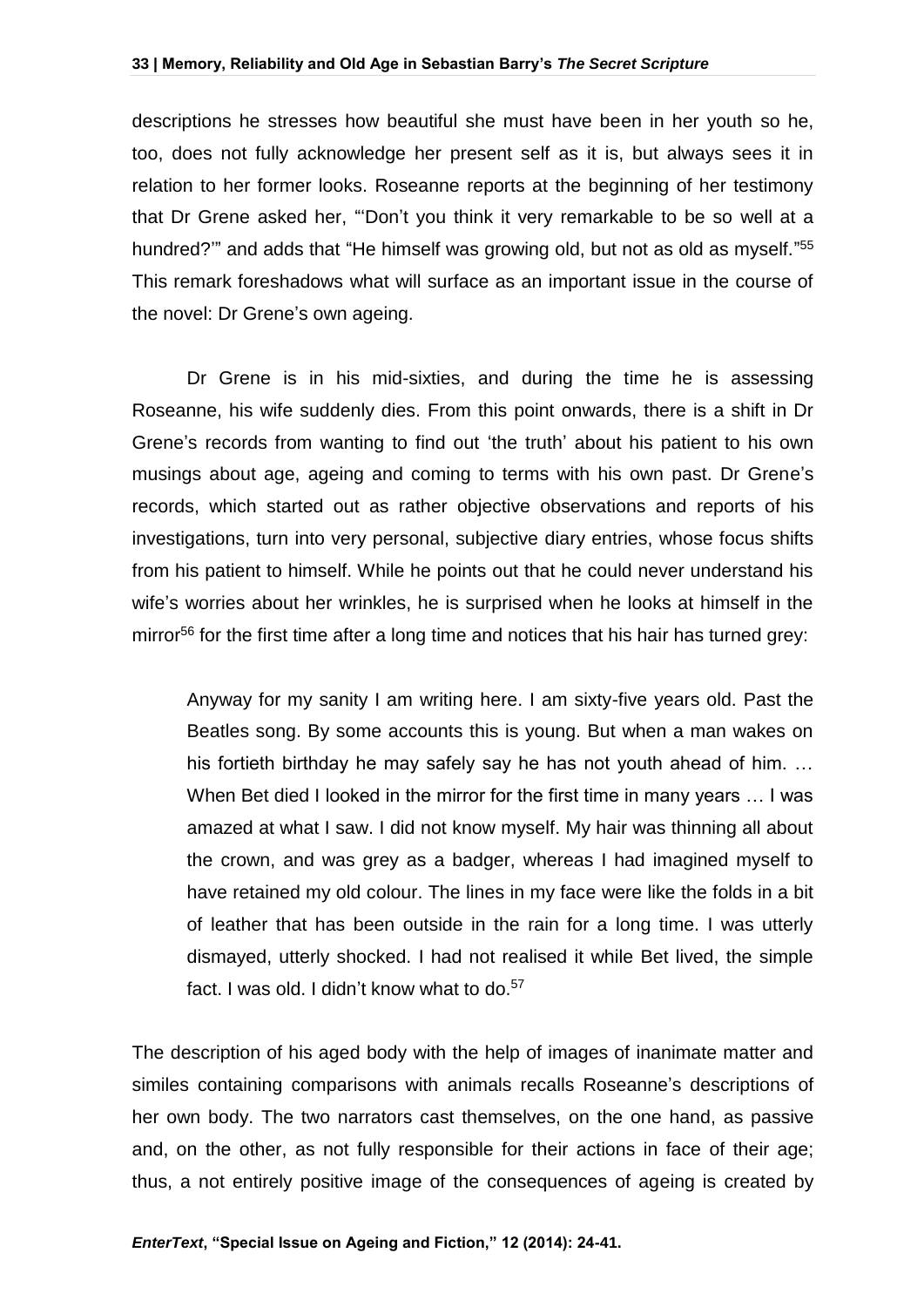their self-representations and self-perceptions. Dr Grene's experience in front of the mirror is followed by his insight that one only perceives others as old but never really oneself, which echoes Roseanne calling the other patients of the hospital 'ancient'. Seen in the framework of genres of life writing, Dr Grene's records and Roseanne's testimony borrow features from what Smith and Watson call "memoirs of aging," <sup>58</sup> in which subjects look back on their lives or contemplate the deterioration of their bodies.

In a further step, Dr Grene's records assume features of the confession, one of the earliest genres of life writing (dating back to Saint Augustine's *Confessions* in the fourth century), which gained new popularity over the last two decades. Usually, a "confession is addressed to an interlocutor who listens, judges and has the power to absolve."<sup>59</sup> When contemplating whether one of his colleagues has always treated the inmates of another mental hospital correctly "or to what degree he sits back and lets things take their course" Dr Grene admits that "I am afraid I have often been guilty of [this] myself", points out that "I would [not] confess this anywhere but here, but I am sure St Peter is taking notes against me," <sup>60</sup> and thus introduces a divine interlocutor for his confession. He confesses how he cheated on his wife, significantly at a conference dealing with "geriatric psychosis, dementia" where he was "presenting a paper on versions of memory"<sup>61</sup> (one of the central themes of Barry's novel is thus referred to explicitly in the title of Dr Grene's paper, though the contents of the paper are not outlined). Dr Grene further confesses that he feels guilty for his little brother's death – his brother crossed the road in order to meet him and was run over by a school bus. After having put this memory into writing, he reflects on how he has just turned his life into a story: "I am astounded to read back over what I just wrote. I have made an anecdote out of the tragic death of my brother, for which, as is clear to me from the cooled syntax, I obviously blame myself." 62

According to Elke D'Hoker, "so-called fictional confessions are a substantial subgenre of the contemporary novel."<sup>63</sup> She says of such literary confessions that "questions such as When is truth found or created? How is it recognized?"<sup>64</sup> are central. In Dr Grene's writing, these questions gradually give way to an insight that there might not be such a thing as truth at all. He is no longer predominantly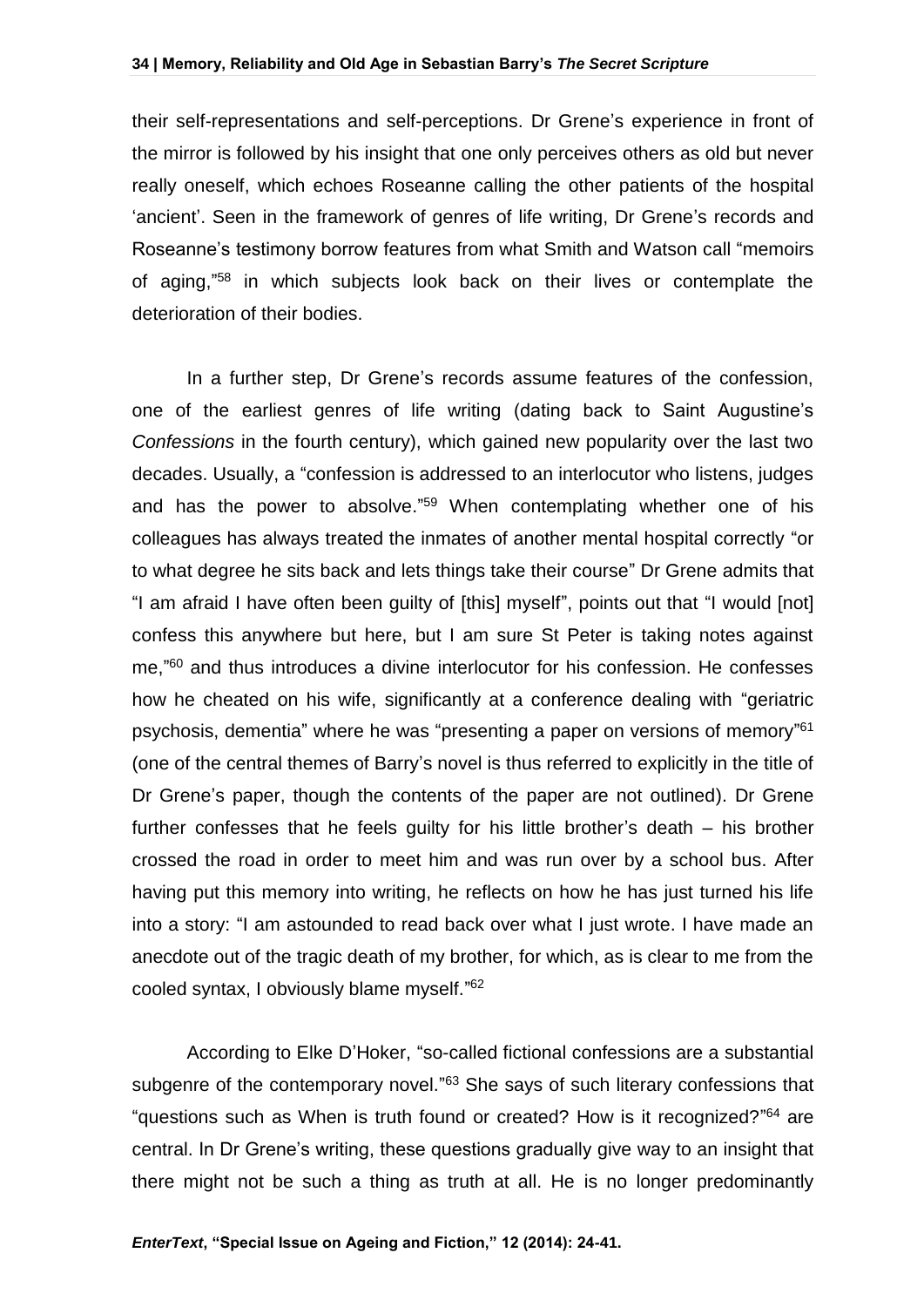interested in whether Roseanne's account or that of Fr Gaunt, a priest who tells quite a different story about her life, is true, but thinks that "from both of them can be implied useful truths above and beyond the actual verity of 'facts'. I am beginning to think there is no factual truth."<sup>65</sup> His loss of interest in factual truth becomes evident when at one point, after having read Fr Gaunt's report on Roseanne, he admits that he is "too tired" to fetch it from the other room and "will see how much of it [he] can write down from memory<sup>"66</sup> – a rather peculiar strategy for someone who up to that point in his narrative pretended to be intent on finding out some factual truth and assessing someone scientifically, and especially for someone who is acutely aware of the fallibility of memory. As the readers get to see only the version written from Dr Grene's memory, not only Roseanne's, but also the doctor's reliability is at stake all of a sudden. The theme of unreliability is carried to a further level when Dr Grene starts to question the authority of Fr Gaunt's report (on the basis of which Roseanne was institutionalised): after having been impressed by it first due to its elaborate style, Dr Grene is later "puzzled by [Fr Gaunt's] omniscience" and points out that "[h]ow Fr Gaunt knew all these details is not clear."<sup>67</sup> With this insight, it becomes impossible to doubt Roseanne's story on the basis of Fr Gaunt's report; the question of whose narrative is ultimately reliable or unreliable remains largely unresolved. In any case, the potential unreliability of narrators becomes a central theme in Barry's novel and can be read as another feature of life writing adopted in *The Secret Scripture*, because, according to Francis R. Hart, unreliability in autobiography is "an inescapable condition, not a rhetorical option." 68

While Roseanne's account might be affected by her traumatic experience and her old age, it also becomes obvious that she prefers writing her life without having to answer any questions about it to speaking about it with her psychiatrist:

I suppose it is off that I am trying to write out my useless life here, and resisting most of his questions. I suppose he would love to read this, if only to lighten his own task. Well, when I am dead, and if someone thinks to look under the loose board, he will find it. I don't mind him reading it as long as I don't have to be questioned closely, as no doubt he would if it fell into his hands now.69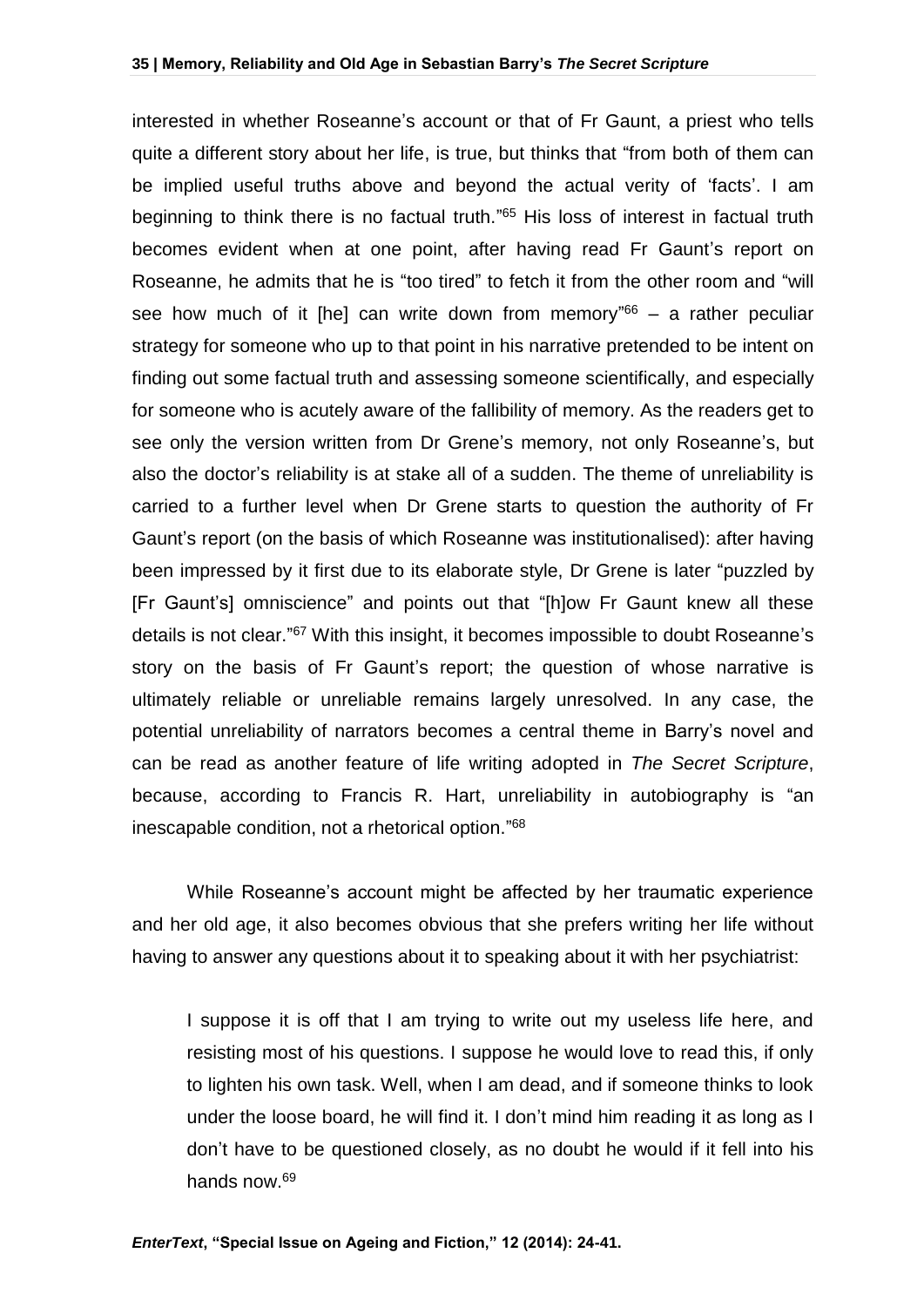The fact that she writes her story ultimately with an audience in mind highlights the process of deciding what to include and what to leave out, which is always involved in an act of writing one's life. The passage above also emphasises that in the course of writing her testimony, Roseanne intimates that – after her initial claims to absolute truth – she writes a version of her life she wants to be remembered by. She further comes to see that "[f]riend or enemy, no one has the monopoly on truth. Not even myself, and that is also a vexing and worrying thought." <sup>70</sup> She extends this wisdom to historiography in a rather enlightened move for a woman who has spent half her life isolated from society: she believes that "history as far as I can see is not the arrangement of what happens, in sequence and in truth, but a fabulous arrangement of surmises and guesses held up as a banner against the assault of withering truth." <sup>71</sup> Like Dr Grene, Roseanne reflects on the process of putting oneself into writing. At one point, when she recalls the Irish civil war, she says: "I write this to stop my tears. I stab the words into the page with my biro, as if pinning myself there." 72

Roseanne's testimony ends with "a memory so clear, so wonderful, so beyond the bounds of possibility<sup>"73</sup> and soon afterwards, she falls seriously ill. Dr Grene's records, however, continue and finally, in what constitutes a rather melodramatic turn, *The Secret Scripture* proves to be an unwitting "story of filiation", which is "a story of detection in which the son or the daughter conducts a journey to discover the story of the lost or abandoning parent."<sup>74</sup> In the course of his research, Dr Grene finds out that he is actually Roseanne's lost child. In hindsight, thus, Barry's novel complies with the features of a story of filiation as such narratives normally explore "the conditions of the parent's childhood and adulthood and the context of abandonment<sup> $75$ </sup> – exactly the period of Roseanne's life Dr Grene was interested in from the beginning. This discovery does not only provide him with a mother all of a sudden, but also solves the mystery of Roseanne's child, the existence of whom was hitherto subject to doubt: she only remembered that she gave birth to a baby on the seashore, in the midst of a thunderstorm and that the baby was then somehow taken from her side, whether dead or alive remained unclear. So there is, after all, a piece of factual truth revealed in the story, and it absolves Roseanne from the charge of having killed –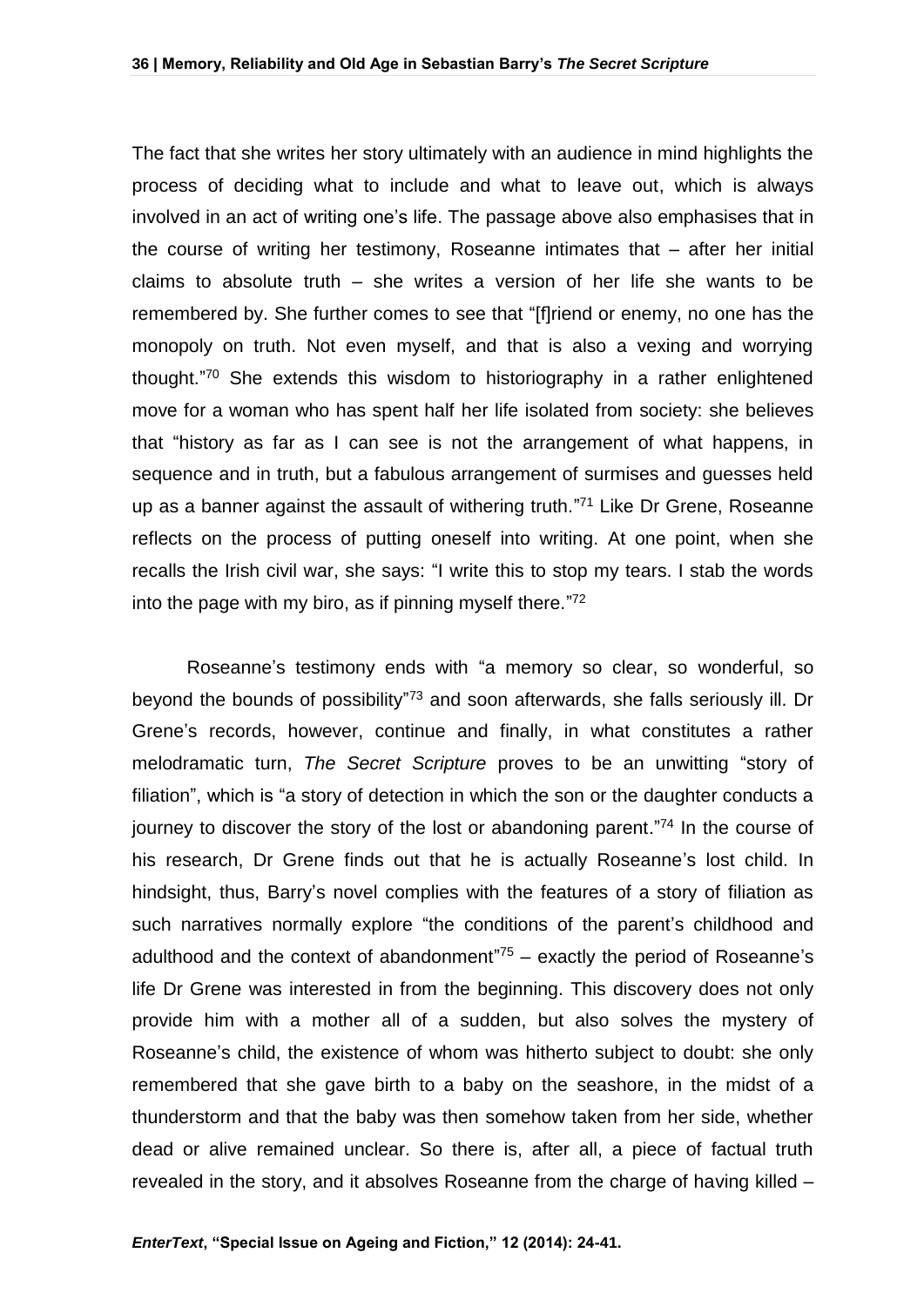#### **37 | Memory, Reliability and Old Age in Sebastian Barry's** *The Secret Scripture*

or invented – her child, and, in Dr Grene's eyes, frees her from the charge of insanity. Though Dr Grene does not tell Roseanne about his discovery, it serves him as proof that her institutionalisation was effected by her relatives who wanted to have her out of the way conveniently, and when she asks him about his verdict at the end of the novel, he answers: "Blameless. Wrongly committed." 76

Roseanne's and Dr Grene's reflections on transforming their own lives into stories, together with the moment of unreliability, embody some of the preoccupations of postmodern theories of life writing, especially the idea that writing one's life is not simply a recording of one's life, but a creation of it and that there is no ultimately knowable truth about it. Smith, for example, points out that an "autobiographer constantly tells 'a' story rather than 'the' story" <sup>77</sup> and Tönnies sums up the question of truth in biographical writing: "The advent of postmodernism has obviously made the writing of biography inherently difficult. Concepts of totality, truth, and objectivity have become suspect, so that biographers find it increasingly hard to produce and justify reliable, coherent accounts of their subjects."<sup>78</sup> What she says here can be extended to writing about oneself, and Tönnies shows how, in fictional instances of autobiography, the "autobiographers' own past turns out to be just as distant from their present selves as another person's life and its reconstruction as liable to fictionalization as a biographer's account."<sup>79</sup>

However, the final revelation that Dr Grene is Roseanne's child, i.e. the revelation of a piece of factual truth, subverts the postmodern suspicions about factual truth expressed in many passages of *The Secret Scripture*. It implies that other factual truths about the protagonists could be revealed if only sufficient documentation and evidence were provided. This notion is also supported by the fact that Dr Grene finds a letter written by Roseanne's brother-in-law which Roseanne never opened. In the letter, which Jack McNulty wrote in the face of his imminent death of cancer to ease his conscience (the motif of reminiscing and writing about one's life as death preparation is thus repeated), he apologises for his family's unfair behaviour towards Roseanne and asks for her forgiveness, thus supporting Roseanne's version of at least some of the events referred to. This turn towards the knowability of factual truth comes as a surprise for the critic familiar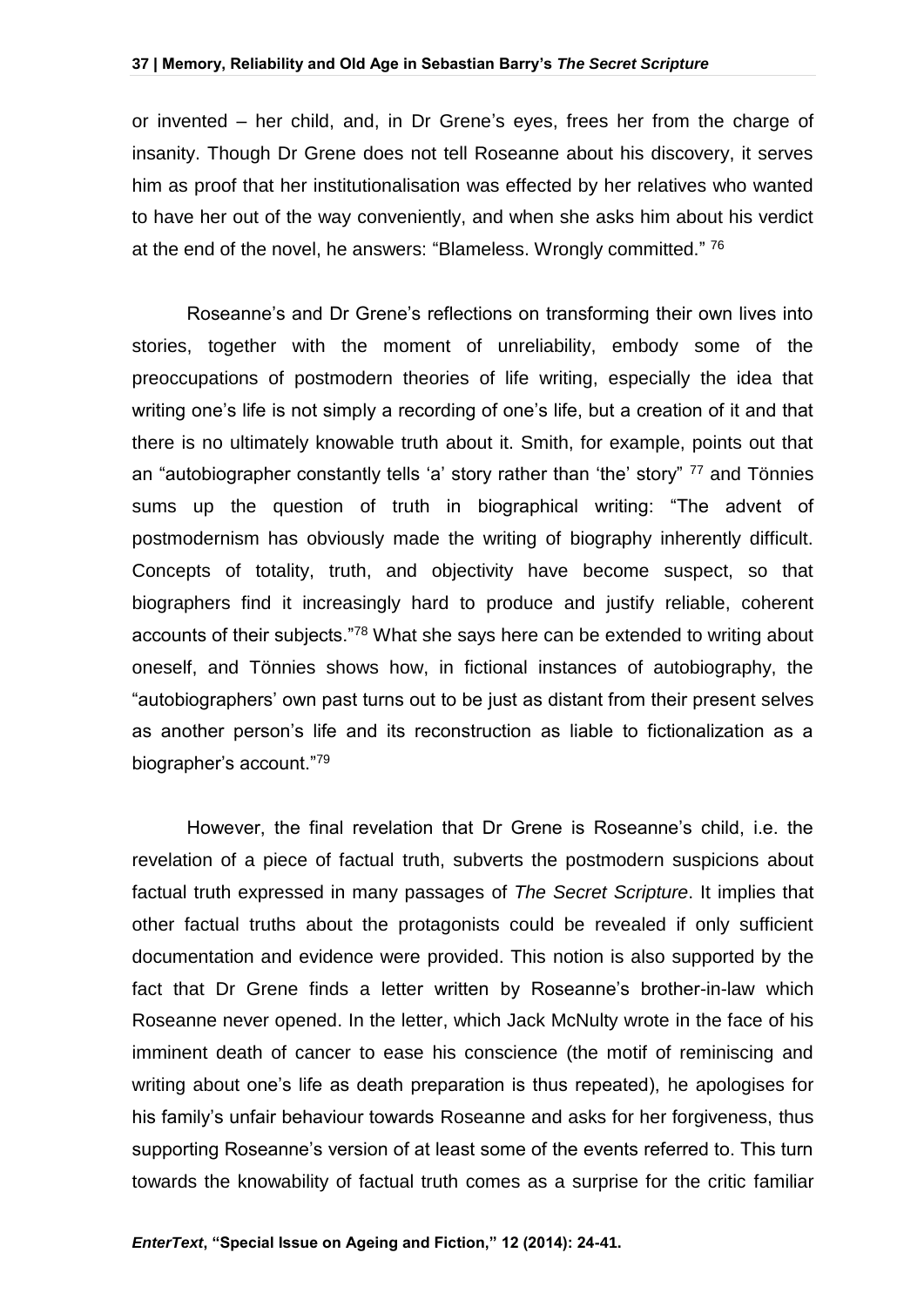with postmodern theories of life writing. The author seems to have shied away from leaving the narrative entirely open. However, despite  $-$  and because of  $-$  its ultimately giving in to the structure of a teleological narrative, Barry's novel offers a meta-commentary not only on mechanisms of life writing, but also on life writing criticism and audience expectations.

*The Secret Scripture* highlights the fact that life writing frequently makes use of familiar, pre-existing narrative structures and models to tell and grasp individual lives. Non-fictional life writing often relies on literary genres such as the bildungsroman.<sup>80</sup> By borrowing, conversely, from genres of life writing for his piece of fictional writing, Barry emphasises the mutual exchange between literary and life-writing genres and illustrates the difficulty of distinguishing between them. The inclusion of the melodramatic plot twist can thus be read as an emphasis on the constructedness of life stories as such in an exaggerated way. What is further drawn attention to is that existing genres or narrative structures and discourses may also determine how one's life is perceived and told. This is made obvious e.g. when Dr Grene becomes aware of having turned an event from his past into an anecdote and of course by the fact that Roseanne chooses the genre of testimony for telling her life story. The notion of the testimony as an apt tool for providing evidence in a courtroom is questioned by the emphasis on Roseanne's reliability.

While this reading reconciles the disappointingly conventional ending of *The Secret Scripture* with an analysis of the novel informed by postmodern criticism of life writing, I would like to close this essay with an alternative reading. Barry is obviously not only familiar with the central notions of current life writing criticism, but with the popularity of specific genres of life writing, such as the testimony, the family story or the trauma narrative. His novel is an amalgamation of buildings blocks that have guaranteed the success of popular examples of life writing and thus appears to be the carefully calculated result of research into the book market at the beginning of the twenty-first century. Though clearly marketed as a novel, *The Secret Scripture* tries to appeal not only to readers familiar with successful earlier examples of fictional life writing and novels, but to readers of non-fictional life writing. In the second edition of *Reading Autobiography*, published in 2010, Smith and Watson wonder about the scandals created by autobiographical hoaxes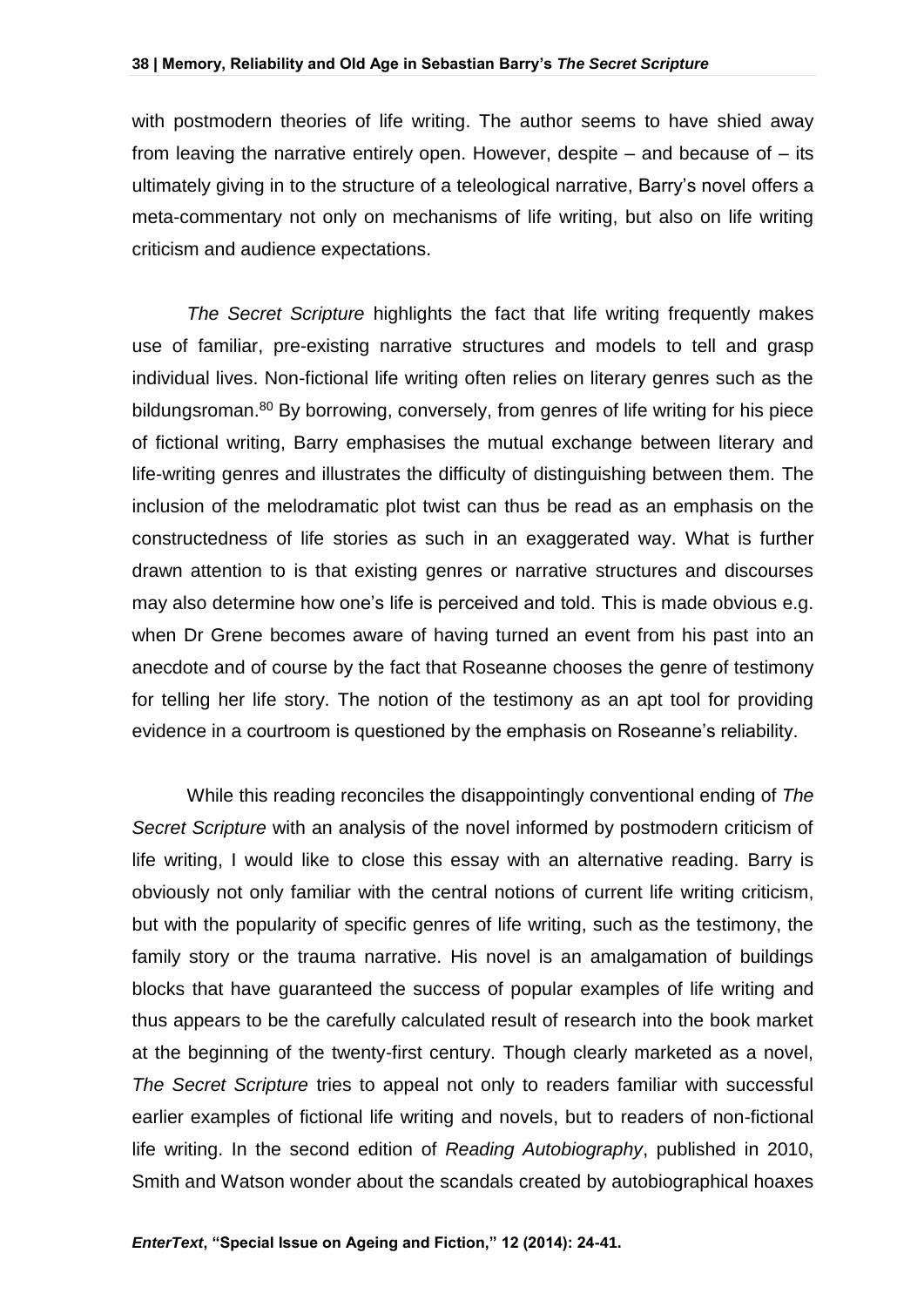– scandals that seem paradoxical when autobiographical writing is viewed as "an intersubjective mode ... resid[ing] outside a logical model of truth and falsehood".<sup>81</sup> The indignant responses to life writing texts revealed as fakes show that, utterly untouched by postmodern critical theory, readers generally believe that truth can be known and told in life writing and feel cheated when they are denied the truth, e.g. when writers break the autobiographical pact. By making at least parts of factual truth ultimately accessible, Barry's novel takes a stand and undermines the postmodern suspicions as far as truth is concerned. The implied readers and addressees of Roseanne's testimony thus represent readers of actual life writing texts who expect to learn factual truths – like those readers of Margaret B. Jones's *Love and Consequence: A Memoir of Hope and Survival* (2008), who were given back their money by the publisher when the book was discovered to be a fake memoir.<sup>82</sup> In Barry's novel, the readers' desire to learn some truth is satisfied.

The opposition between theoretical concepts about truth and actual experience is embodied by a contradiction found at the end of Barry's novel: the doubts about the nature of personal memories and the possibility of knowing any truth at all harboured by Dr Grene clash with the fact that a piece of factual truth has just made an impact on his actual life. *The Secret Scripture* thus provides a reminder for critics in the field of life writing studies that postmodern theories to some extent ignore how many people actually perceive their lives and what they expect from texts designated as life writing.

#### **Endnotes**

<sup>1</sup> Sebastian Barry, *The Secret Scripture* (London: Faber and Faber, 2008), 4.

<sup>2</sup> Sidonie Smith and Watson, *Reading Autobiography: A Guide to Interpreting Life Narratives*, 2nd. ed. (London and Minneapolis: University of Minnesota Press, 2010), 127. 3 Ibid., 4.

<sup>4</sup> Merle Tönnies, "Radicalising Postmodern Biofictions: British Fictional Autobiography of the Twenty-First Century," in Sabine Coelsch-Foisner and Wolfgang Görtschacher (eds.), *Fiction and Autobiography: Modes and Models of Interaction* (Frankfurt am Main: Peter Lang, 2006), 305-14, 305.

<sup>5</sup> John Rybash, "Aging and Autobiographical Memory: The Long and Bumpy Road," *Journal of Adult Development* 6.1 (1999), 1-10, 3.

<sup>6</sup> Kate C. McLean and Jennifer Pals Lilgendahl, "Why Recall Our Highs and Lows: Relations Between Memory Functions, Age, and Well-Being," *Memory* 16.7 (2008), 751-62. 752. Italics in the original.

<sup>7</sup> Barry, 4-5.

<sup>8</sup> Smith and Watson, 128.

<sup>9</sup> Ibid., 18.

<sup>&</sup>lt;sup>10</sup> See Carolyn R. Miller, "Genre as Social Action," in Aviva Freedman and Peter Medway (ed.), *Genre and the New Rhetoric* (London: Taylor and Francis, 1994), 23-42.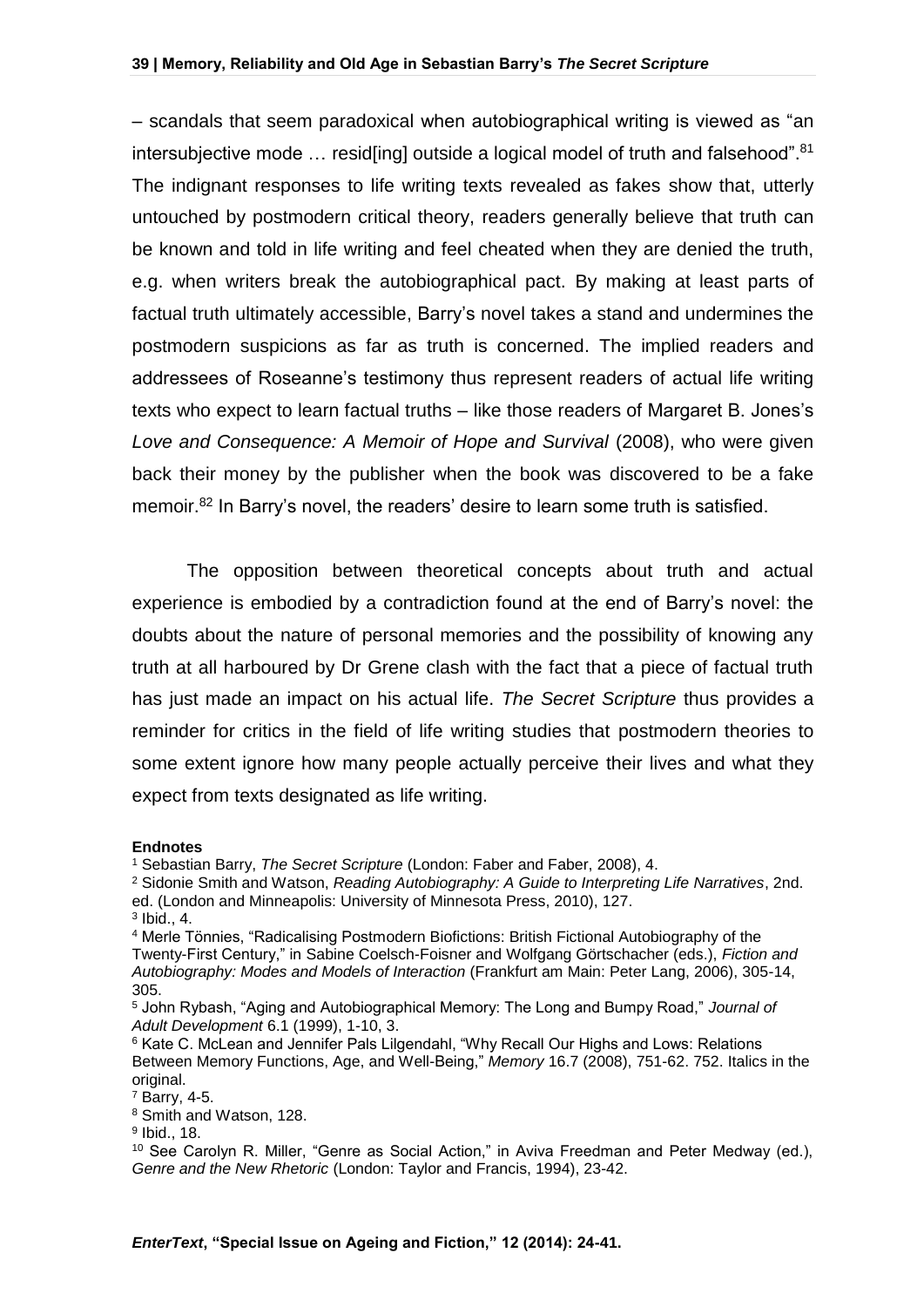<u>.</u>

*EnterText***, "Special Issue on Ageing and Fiction," 12 (2014): 24-41.** John Beverley, "The Margin at the Center: On Testimonio (Testimonial Narrative) 1," *Modern Fiction Studies* 35.1 (1989), 11-28, 14. Beverley uses the Spanish form "testimonio" because he focuses on the development of testimonial narratives in Latin America. Barry, 28. <sup>13</sup> Beverley, 13. Barry, 80. <sup>15</sup> Beverley 14. Barry, 24. Ibid., 22. Ibid., 4. Ibid., 234-5. Beverley, 14. Bella Brodzki, "Testimony," in Margaretta Jolly (ed.), *Encyclopedia of Life Writing: Autobiographical and Biographical Forms L-Z*, Vol. 2 (London and Chicago: Fitzroy Dearborn Publishers, 2001), 870-72. 871, Aleida Assmann, "History, Memory, and the Genre of Testimony", *Poetics Today* 27.2 (2006), 261-73. 266. Barry, 32. Ibid., 208. Italics in the original. Ibid., 56. <sup>26</sup> Cf. e.g. Ansgar Nünning, "But Why *Will* You Say that I Am Mad?' On the Theory, History and Signals of Unreliable Narration in British Fiction," *AAA Arbeiten aus Anglistik und Amerikanistik* 22.1 (1997), 83-105, 98. Barry, 9. Cf. Nünning, 98. Barry, 288. Ibid., 106. See e.g. Katharina Krause Shobe and John F. Kihlstrom, "Is Traumatic Memory Special?" *Current Directions in Psychological Science* 6.3 (1997), 70-4 or Lynn Nadel and W. Jake Jacobs, "Traumatic Memory is Special," *Current Directions in Psychological Science* 7.5 (1998), 154-7. 32 Shobe and Kihlstrom, 74. Ibid. Barry, 123. Leigh Gilmore, "Trauma and Life Writing," in Margaretta Jolly (ed.), *Encyclopedia of Life Writing: Autobiographical and Biographical Forms L-Z*, Vol. 2 (London and Chicago: Fitzroy Dearborn Publishers, 2001), 885-7, 886. 36 For the relationship between the narrative and filmic device of the flashback (analepsis) and the flashback as symptom of PTSD, see e.g. Roger Luckhurst, *The Trauma Question* (London and New York: Routledge, 2008), 15 or Edgar Jones et al., "Flashbacks and Post-Traumatic Stress Disorder: The Genesis of a 20th-Century Diagnosis," *The British Journal of Psychiatry* 182 (2003), 158-63. Barry, 209. 38 Pascale Piolino et al., "Episodic and Semantic Remote Autobiographical Memory in Ageing," *Memory* 10.4 (2002), 239-57, 254. Ibid., 240. Barry, 148. Ibid., 24. Ibid., 145-6. Ibid., 131. Ibid., 4. Ibid., 16. Ibid., 28. Ibid., 146. Ibid., 109-10. Ibid., 131. McLean and Lilgendahl, 752. Christian Roesler, "A Narratological Methodology for Identifying Archetypal Story Patterns in Autobiographical Narratives," *Journal of Analytic Psychology* 51 (2006), 574-86, 575. Barry, 278. Ibid., 27.